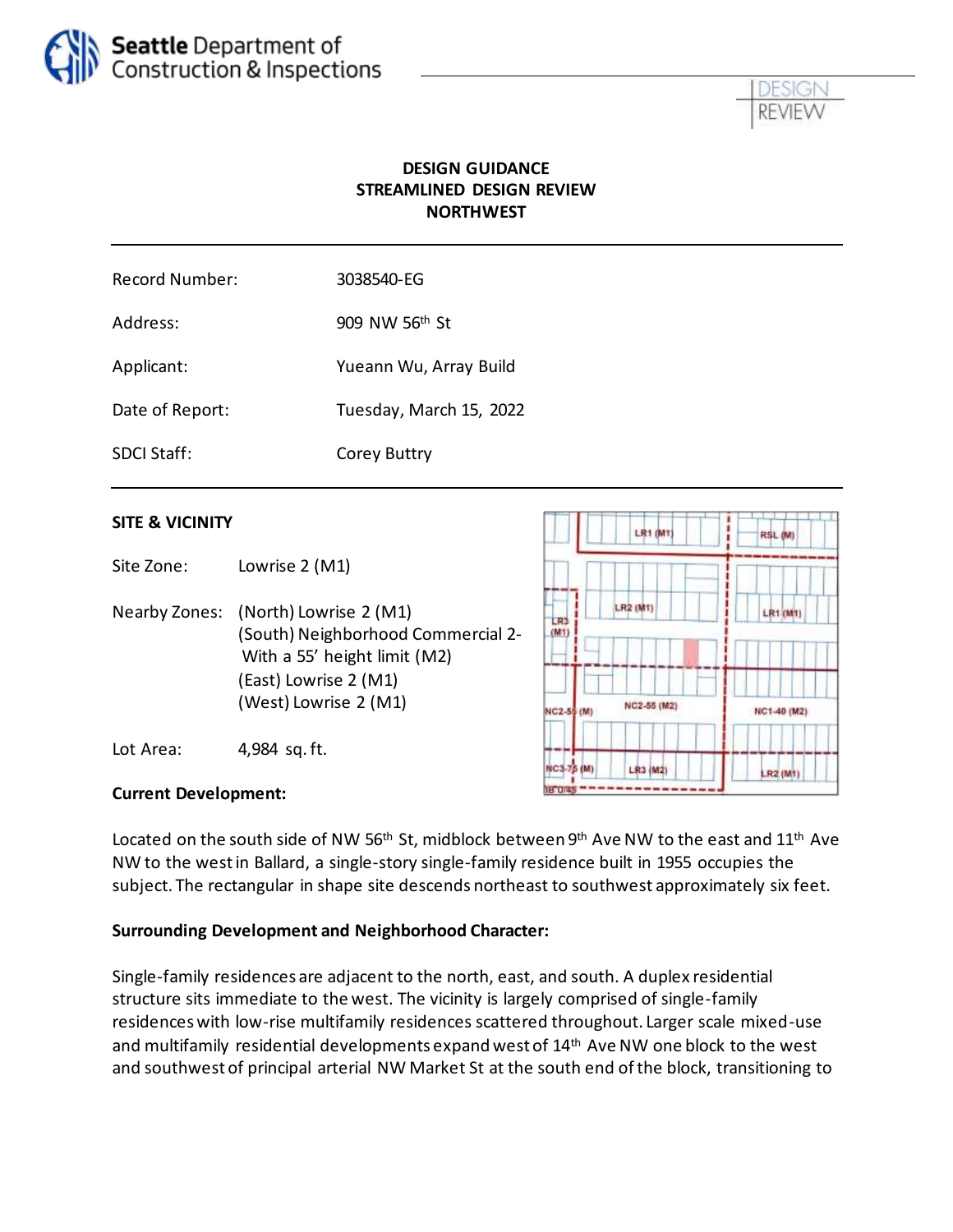predominantly single-family uses to the north and east. A low-rise industrial area begins three blocks to the south. Notable places nearby include Gilman Playground two blocks to the south.

The site is located within the evolving residential West Woodland neighborhood. Existing residences are generally traditional craftsman or bungalow styles, characterized by stoops or front porches at the entries and brick, lap, and shingle siding. Similar massing and siting patterns create a consistent rhythm.

Circulation NW 56<sup>th</sup> St has sidewalks and planting strips lined with mature street trees which are complemented by landscaping found on private property. The area was rezoned from Single-family 5,000 to Lowrise 2 (M1) on April 19, 2019. The neighborhood is evolving from predominately auto-oriented single-family residences to multifamily housing and townhouse developments. Multiple projects in the vicinity currently in review or under construction are the following: 902, 903, and 912 NW 56<sup>th</sup> St; 5507 9<sup>th</sup> Ave NW; and 904, 908, and 912 NW Market St.

#### **Access:**

Vehicular and pedestrian access occurs from NW 56<sup>th</sup> St.

#### **Environmentally Critical Areas:**

No mapped environmentally critical areas are located on the subject site.

#### **PROJECT DESCRIPTION**

Streamlined Design Review for 2, 3-story townhouse buildings (6 units total). Parking for 2 vehicles proposed.

Vehicular and pedestrian access are both proposed from NW 56<sup>th</sup> St.

#### **PUBLIC COMMENT**

SDCI staff did not receive any public comments.

All public comments submitted in writing for this project can be viewed using the following link and entering the record number:<http://web6.seattle.gov/dpd/edms/>

The purpose of the streamlined design review process is for SDCI to receive comments from the public, identify concerns about the site and design concept, identify applicable Seattle Design Guidelines and Neighborhood Design Guidelines of highest priority to the site and explore conceptual design and siting alternatives. Concerns with off-street parking and bicycle storage are addressed under the City's zoning code and are not part of this review.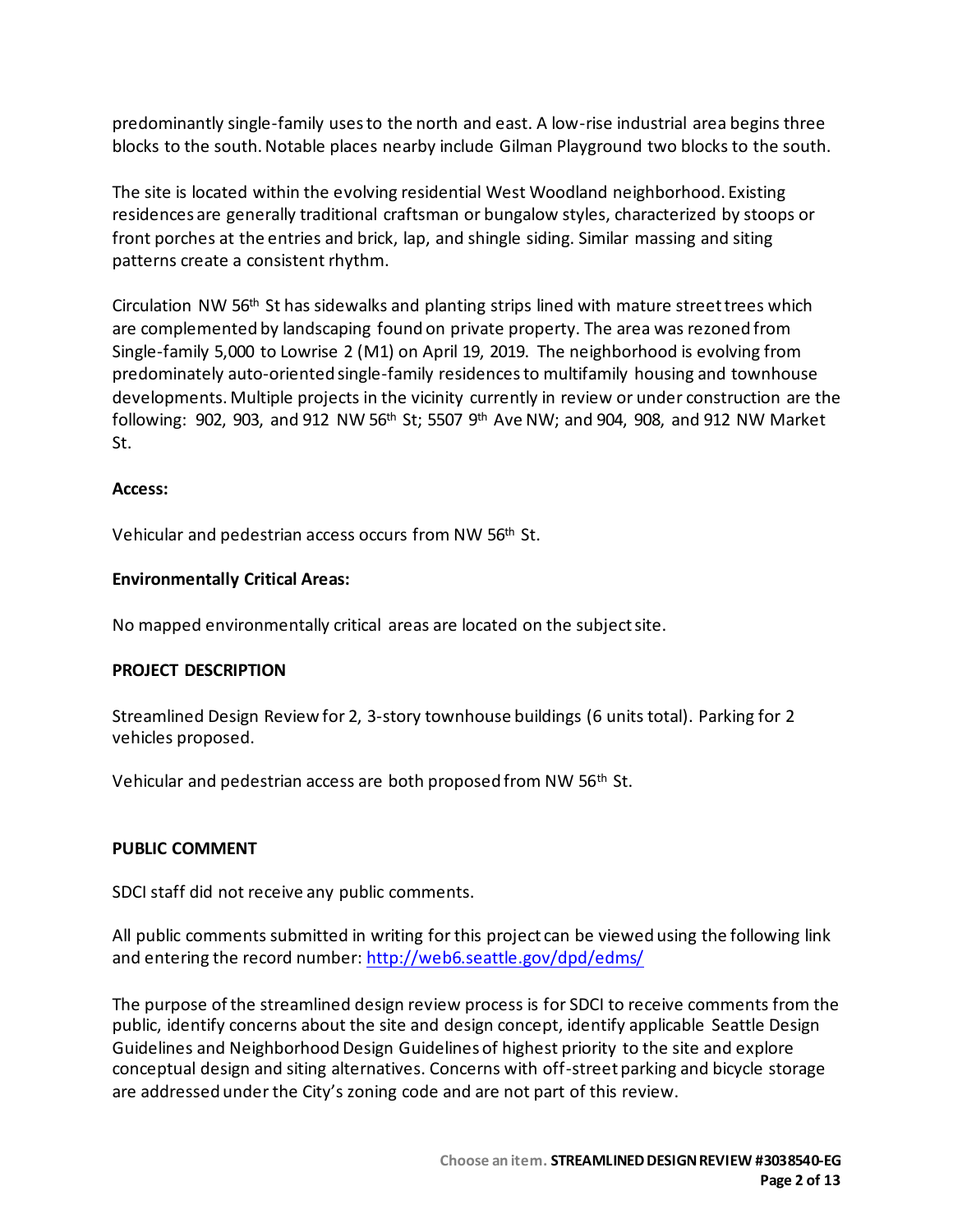## **PRIORITIES & SDCI STAFF RECOMMENDATIONS**

After visiting the site, considering the analysis of the site and context provided by the proponents, and hearing public comment, the Design Review Planner providesthe following siting and design guidance. The report identifies the Seattle Design Guidelines & Neighborhood Design Guidelines (as applicable) of highest priority for this project.

### **1. Architectural Concept and Massing:**

- a. The generous front setback, visually distinct building forms, ample fenestration and sloped roof forms are all appropriate responses to the existing context. Retain these features in your revisions to the design. (CS2-A-1)
- b. The lack of articulation contributes to the flatness of the facades. Use the success of the building forms to generate greater depth where material changes occur. (DC2-C-1)
- c. Each façade is visually distinct from the others. While variation is appreciated, the proposed elevations could benefit from more unity. Several facades have three or more materials and/ or colors. Inform the material choices by drawing upon the the neighborhood context. This will increase the clarity of the design concept. (CS2-A-2)
- d. The stair towers on the east façade of Townhouse 1 and the west and south facades of Townhouse 2 are similar to existing forms in the vicinity. Retain and increase the prominence of these vertical elements to contribute to the existing design logic of this neighborhood. (CS2-A-2, CS3-A-1)
- e. The west portion of the proposed development to the east (6741275-CN) primarily consists of surface vehicle parking, whereas the existing adjacent development to the west is a single-family residence with minimal side setback. Consider flipping the stair orientation so that the bulk of the penthouses are closer to the east, thereby reducing the massing abutting the non-parking uses. (CS2-D-5)
- f. There is inconsistency between the ways that façade depth is illustrated on the floor plans and in the elevations and renderings. It is anticipated that the construction plans will exhibit at least as much depth as evidenced by the shadows in the elevations and renderings of the SDR packet. (DC2-A-1, DC4-A-1)

### **2. Ground-level Design:**

- a. For consistency and clarity, relocate the entry of Townhouse 2, Unit A to the north façade. Doing so will increase the legibility of the individual units, strengthen the connection between the unit and the street, strengthen the rhythm established by the north façade, and provide space for solid waste storage that does not inhibit pedestrian circulation. (DC1-C-4)
- b. While the front setback is appreciated, the street-facing entries require a more intentional and gradual transition from public right-of-way to private interior space. Introduce strong design elements (e.g., sitting walls, raised patios, additional planters, paving changes, stoops, porches, overhead features, landscaping, lighting, etc.) to provide this transition. (PL3-A-1, PL3-B-2)
- c. The amenity space to the east of Townhouse 2, Unit C appears designed to function as a parking space. If providing parking in this area, please note that it must be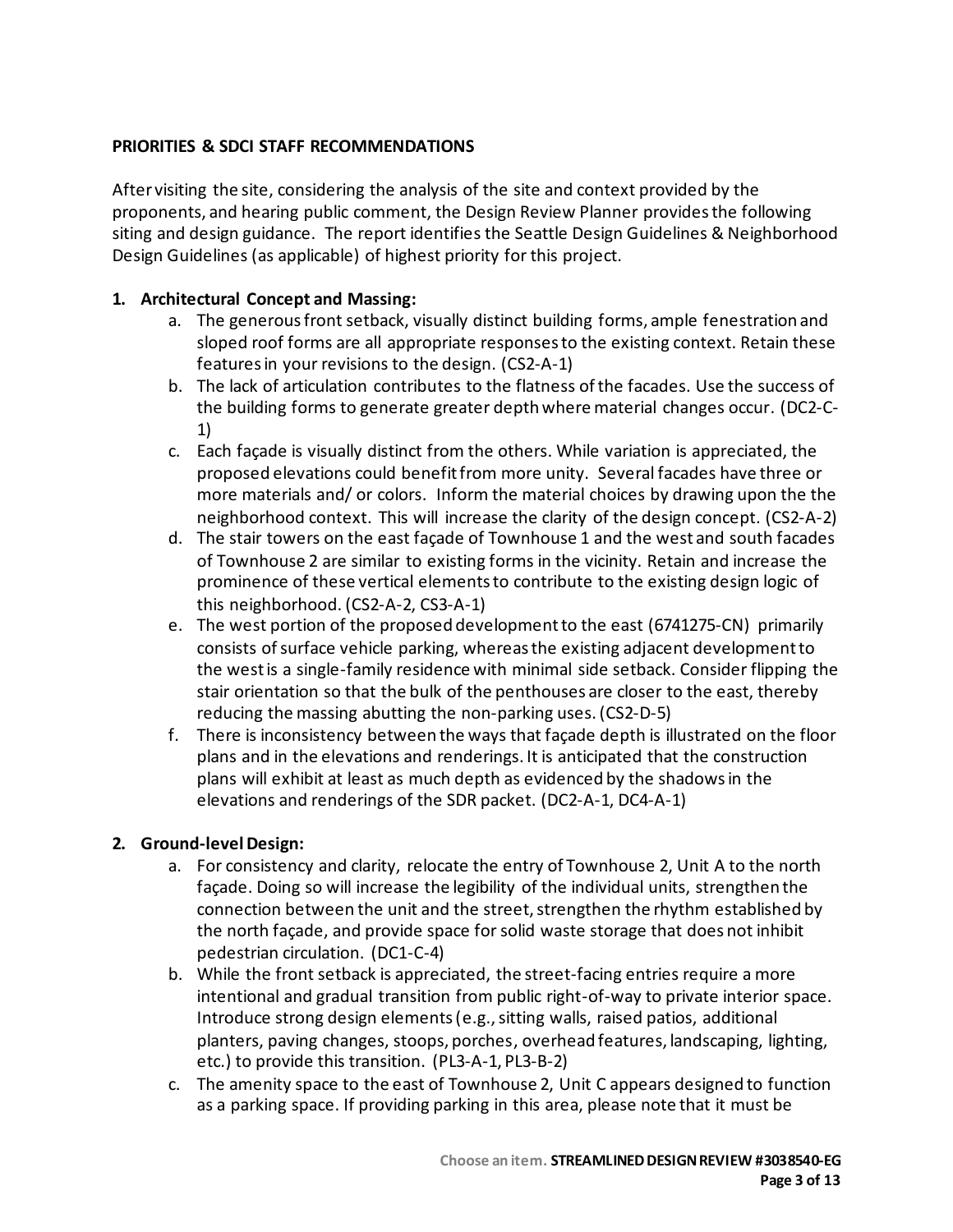screened and must meet regulations concerning Electric Vehicle readiness. If this is not intended as a parking space, revise the lot configuration for greater utility. Reconsider the placement of solid waste storage and bicycle parking and include a landscape plan for this area with permanent amenities located to prevent vehicle intrusion. (DC3-B-4, DC1-C-2)

d. Consider providing rear entries to all units in Townhouse 2 to facilitate access to and use of the amenity space behind these units. (DC3-A-1)

#### **3. Materials:**

- a. The functionality of the grass pavers may be limited by their placement beneath parked vehicles and building canopies. Take these limitations into consideration as you revise your hardscaping designs.
- b. Staff supports the use of vertical wood siding at the ground level as depicted in the cover page of the SDR packet. The brick depicted on the elevations is also an acceptable choice of highly articulate, human scale material appropriate for residential development. Simplify the design and solidify a singular design concept by employing the same material across all façades at ground level. If employing the brick veneer, as proposed in the elevations, consider a color with greater contrast to the cementitious paneling on the upper stories to reduce bulk. A darker brick will help to increase the visibility of the "mortar", increasing the texture of the materials. (DC2-D-1, DC4-A-1)
- c. Choose the size, shape and placement of cementitious panels to clarify the design logic and maintain the scale of the buildings. (DC2-B-1, DC4-A-1)

#### **DEVELOPMENT STANDARD ADJUSTMENTS**

Design Review Staff'srecommendation on the requested adjustment(s) will be based upon the adjustment's potential to help the project better meet these design guideline priorities and achieve a better overall design than could be achieved without the adjustment(s).

At the time of Design Guidance, no adjustments were requested.

#### **DESIGN REVIEW GUIDELINES**

The Seattle Design Guidelines and Neighborhood Design Guidelines recognized by the Staff as Priority Guidelines are identified above. All guidelines remain applicable and are summarized below. For the full text please visit the [Design Review website.](https://www.seattle.gov/dpd/aboutus/whoweare/designreview/designguidelines/default.htm)

#### **CONTEXT & SITE**

**CS1 Natural Systems and Site Features: Use natural systems/features of the site and its surroundings as a starting point for project design.**

**CS1-A Energy Use**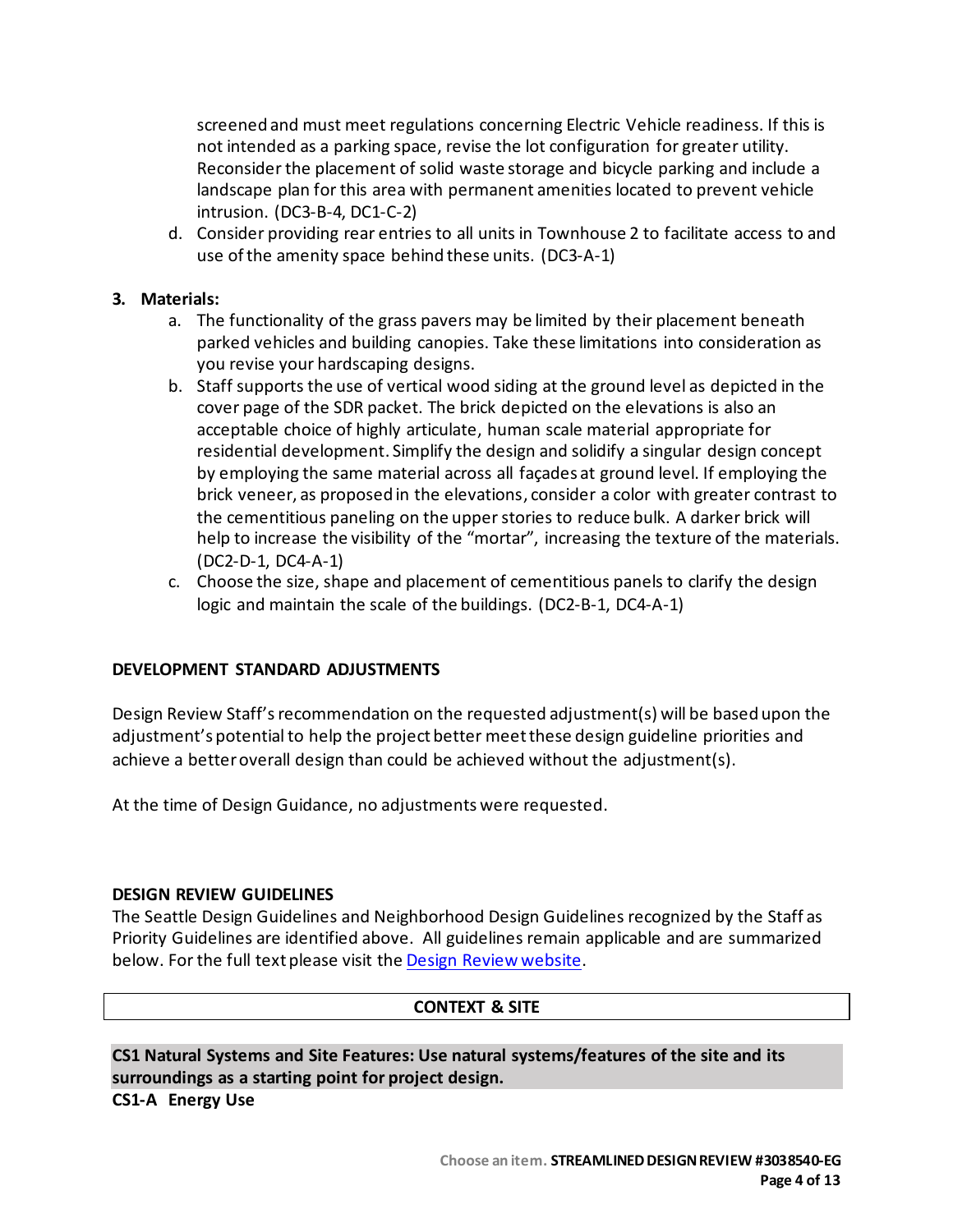**CS1-A-1. Energy Choices:** At the earliest phase of project development, examine how energy choices may influence building form, siting, and orientation, and factor in the findings when making siting and design decisions.

# **CS1-B Sunlight and Natural Ventilation**

**CS1-B-1. Sun and Wind:** Take advantage of solar exposure and natural ventilation. Use local wind patterns and solar gain to reduce the need for mechanical ventilation and heating where possible.

**CS1-B-2. Daylight and Shading:** Maximize daylight for interior and exterior spaces and minimize shading on adjacent sites through the placement and/or design of structures on site.

**CS1-B-3. Managing Solar Gain:** Manage direct sunlight falling on south and west facing facades through shading devices and existing or newly planted trees.

# **CS1-C Topography**

**CS1-C-1. Land Form:** Use natural topography and desirable landforms to inform project design.

**CS1-C-2. Elevation Changes:** Use the existing site topography when locating structures and open spaces on the site.

# **CS1-D Plants and Habitat**

**CS1-D-1. On-Site Features:** Incorporate on-site natural habitats and landscape elements into project design and connect those features to existing networks of open spaces and natural habitats wherever possible. Consider relocating significant trees and vegetation if retention is not feasible.

**CS1-D-2. Off-Site Features:** Provide opportunities through design to connect to off-site habitats such as riparian corridors or existing urban forest corridors. Promote continuous habitat, where possible, and increase interconnected corridors of urban forest and habitat where possible.

### **CS1-E Water**

**CS1-E-1. Natural Water Features:** If the site includes any natural water features, consider ways to incorporate them into project design, where feasible **CS1-E-2. Adding Interest with Project Drainage:** Use project drainage systems as opportunities to add interest to the site through water-related design elements.

# **CS2 Urban Pattern and Form: Strengthen the most desirable forms, characteristics, and patterns of the streets, block faces, and open spaces in the surrounding area.**

### **CS2-A Location in the City and Neighborhood**

**CS2-A-1. Sense of Place:** Emphasize attributes that give a distinctive sense of place. Design the building and open spaces to enhance areas where a strong identity already exists, and create a sense of place where the physical context is less established. **CS2-A-2. Architectural Presence:** Evaluate the degree of visibility or architectural presence that is appropriate or desired given the context, and design accordingly.

### **CS2-B Adjacent Sites, Streets, and Open Spaces**

**CS2-B-1. Site Characteristics:** Allow characteristics of sites to inform the design, especially where the street grid and topography create unusually shaped lots that can add distinction to the building massing.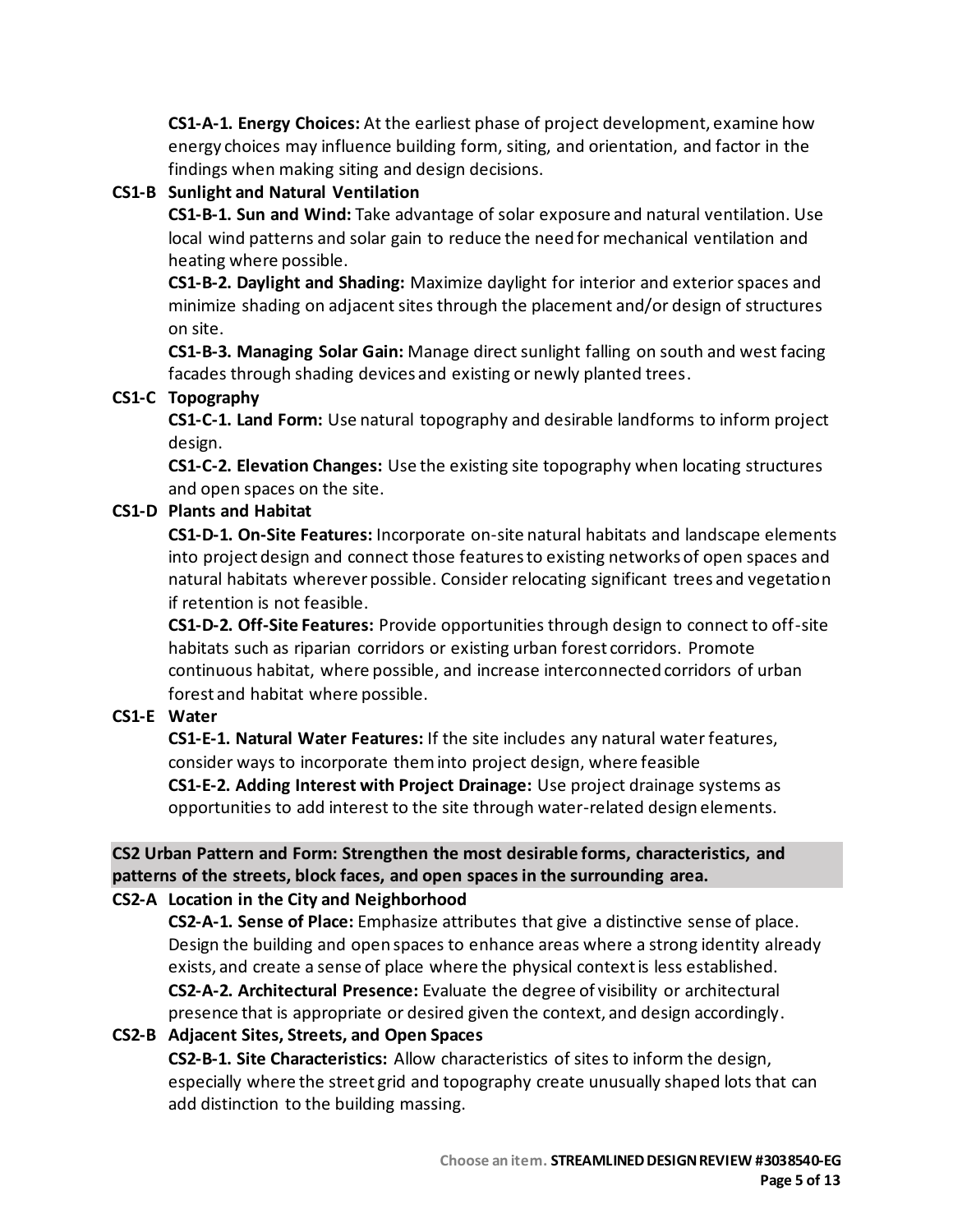**CS2-B-2. Connection to the Street:** Identify opportunities for the project to make a strong connection to the street and public realm.

**CS2-B-3. Character of Open Space:** Contribute to the character and proportion of surrounding open spaces.

### **CS2-C Relationship to the Block**

**CS2-C-1. Corner Sites:** Corner sites can serve as gateways or focal points; both require careful detailing at the first three floors due to their high visibility from two or more streets and long distances.

**CS2-C-2. Mid-Block Sites:** Look to the uses and scales of adjacent buildings for clues about how to design a mid-block building. Continue a strong street-edge and respond to datum lines of adjacent buildings at the first three floors.

**CS2-C-3. Full Block Sites:** Break up long facades of full-block buildings to avoid a monolithic presence. Provide detail and human scale at street-level, and include repeating elements to add variety and rhythm to the façade and overall building design.

# **CS2-D Height, Bulk, and Scale**

**CS2-D-1. Existing Development and Zoning:** Review the height, bulk, and scale of neighboring buildings as well as the scale of development anticipated by zoning for the area to determine an appropriate complement and/or transition.

**CS2-D-2. Existing Site Features:** Use changes in topography, site shape, and vegetation or structures to help make a successful fit with adjacent properties.

**CS2-D-3. Zone Transitions:** For projects located at the edge of different zones, provide an appropriate transition or complement to the adjacent zone(s). Projects should create a step in perceived height, bulk and scale between the anticipated development potential of the adjacent zone and the proposed development.

**CS2-D-4. Massing Choices:** Strive for a successful transition between zones where a project abuts a less intense zone.

**CS2-D-5. Respect for Adjacent Sites:** Respect adjacent properties with design and site planning to minimize disrupting the privacy of residents in adjacent buildings.

### **CS3 Architectural Context and Character: Contribute to the architectural character of the neighborhood.**

### **CS3-A Emphasizing Positive Neighborhood Attributes**

**CS3-A-1. Fitting Old and New Together:** Create compatibility between new projects, and existing architectural context, including historic and modern designs, through building articulation, scale and proportion, roof forms, detailing, fenestration, and/or the use of complementary materials.

**CS3-A-2. Contemporary Design:** Explore how contemporary designs can contribute to the development of attractive new forms and architectural styles; as expressed through use of new materials or other means.

**CS3-A-3. Established Neighborhoods:** In existing neighborhoods with a well-defined architectural character, site and design new structures to complement or be compatible with the architectural style and siting patterns of neighborhood buildings.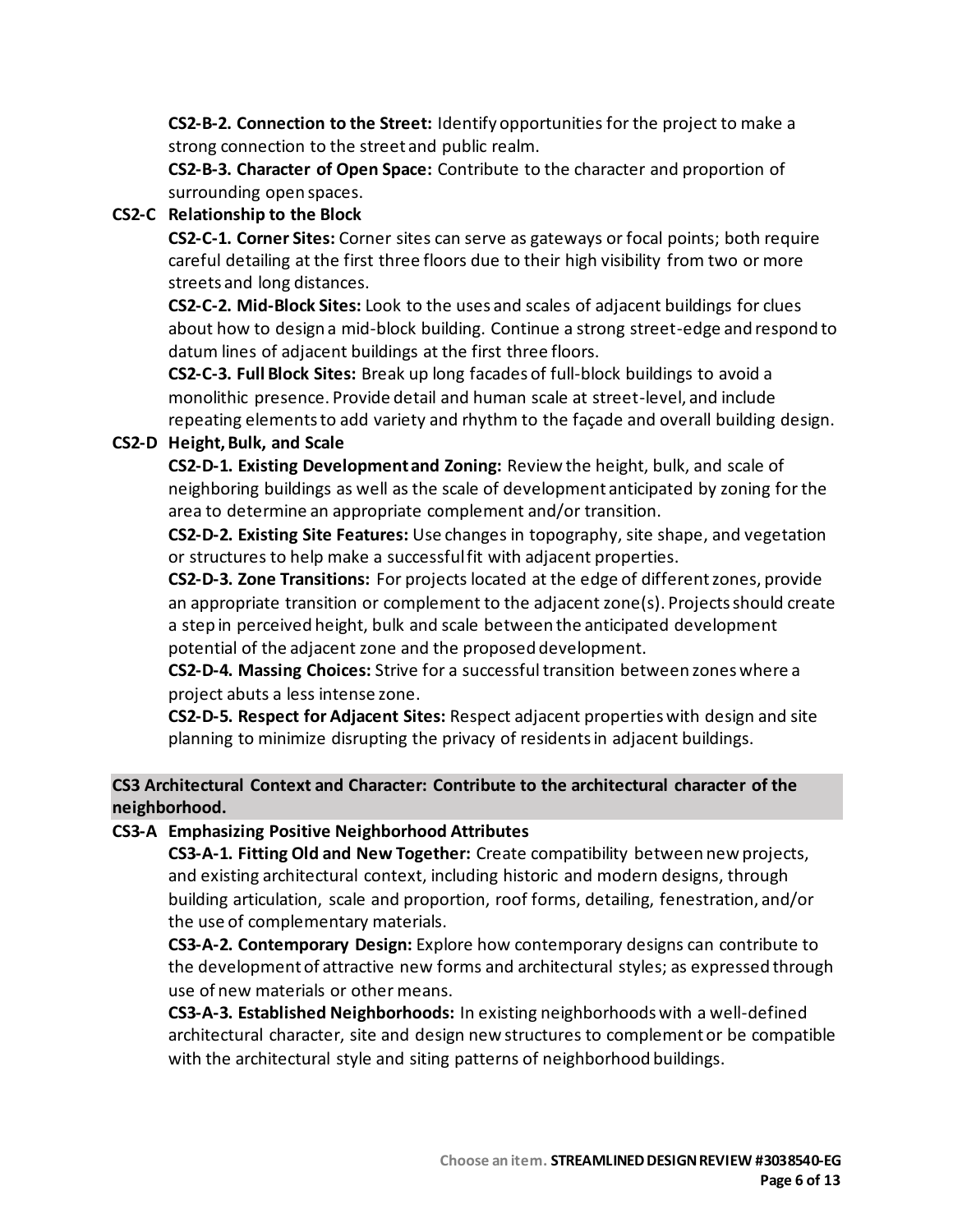**CS3-A-4. Evolving Neighborhoods:** In neighborhoods where architectural character is evolving or otherwise in transition, explore ways for new development to establish a positive and desirable context for others to build upon in the future.

#### **CS3-B Local History and Culture**

**CS3-B-1. Placemaking:** Explore the history of the site and neighborhood as a potential placemaking opportunity. Look for historical and cultural significance, using neighborhood groups and archives as resources.

**CS3-B-2. Historical/Cultural References:** Reuse existing structures on the site where feasible as a means of incorporating historical or cultural elements into the new project.

| <b>PUBLIC LIFE</b> |  |
|--------------------|--|
|                    |  |

#### **PL1 Connectivity: Complement and contribute to the network of open spaces around the site and the connections among them.**

#### **PL1-A Network of Open Spaces**

**PL1-A-1. Enhancing Open Space:** Design the building and open spaces to positively contribute to a broader network of open spaces throughout the neighborhood.

**PL1-A-2. Adding to Public Life:** Seek opportunities to foster human interaction through an increase in the size and quality of project-related open space available for public life.

#### **PL1-B Walkways and Connections**

**PL1-B-1. Pedestrian Infrastructure:** Connect on-site pedestrian walkways with existing public and private pedestrian infrastructure, thereby supporting pedestrian connections within and outside the project.

**PL1-B-2. Pedestrian Volumes:** Provide ample space for pedestrian flow and circulation, particularly in areas where there is already heavy pedestrian traffic or where the project is expected to add or attract pedestrians to the area.

**PL1-B-3. Pedestrian Amenities:**Opportunities for creating lively, pedestrian oriented open spaces to enliven the area and attract interest and interaction with the site and building should be considered.

### **PL1-C Outdoor Uses and Activities**

**PL1-C-1. Selecting Activity Areas:** Concentrate activity areas in places with sunny exposure, views across spaces, and in direct line with pedestrian routes.

**PL1-C-2. Informal Community Uses:** In addition to places for walking and sitting, consider including space for informal community use such as performances, farmer's markets, kiosks and community bulletin boards, cafes, or street vending.

**PL1-C-3. Year-Round Activity:** Where possible, include features in open spaces for activities beyond daylight hours and throughout the seasons of the year, especially in neighborhood centers where active open space will contribute vibrancy, economic health, and public safety.

**PL2 Walkability: Create a safe and comfortable walking environment that is easy to navigate and well-connected to existing pedestrian walkways and features.**

#### **PL2-A Accessibility**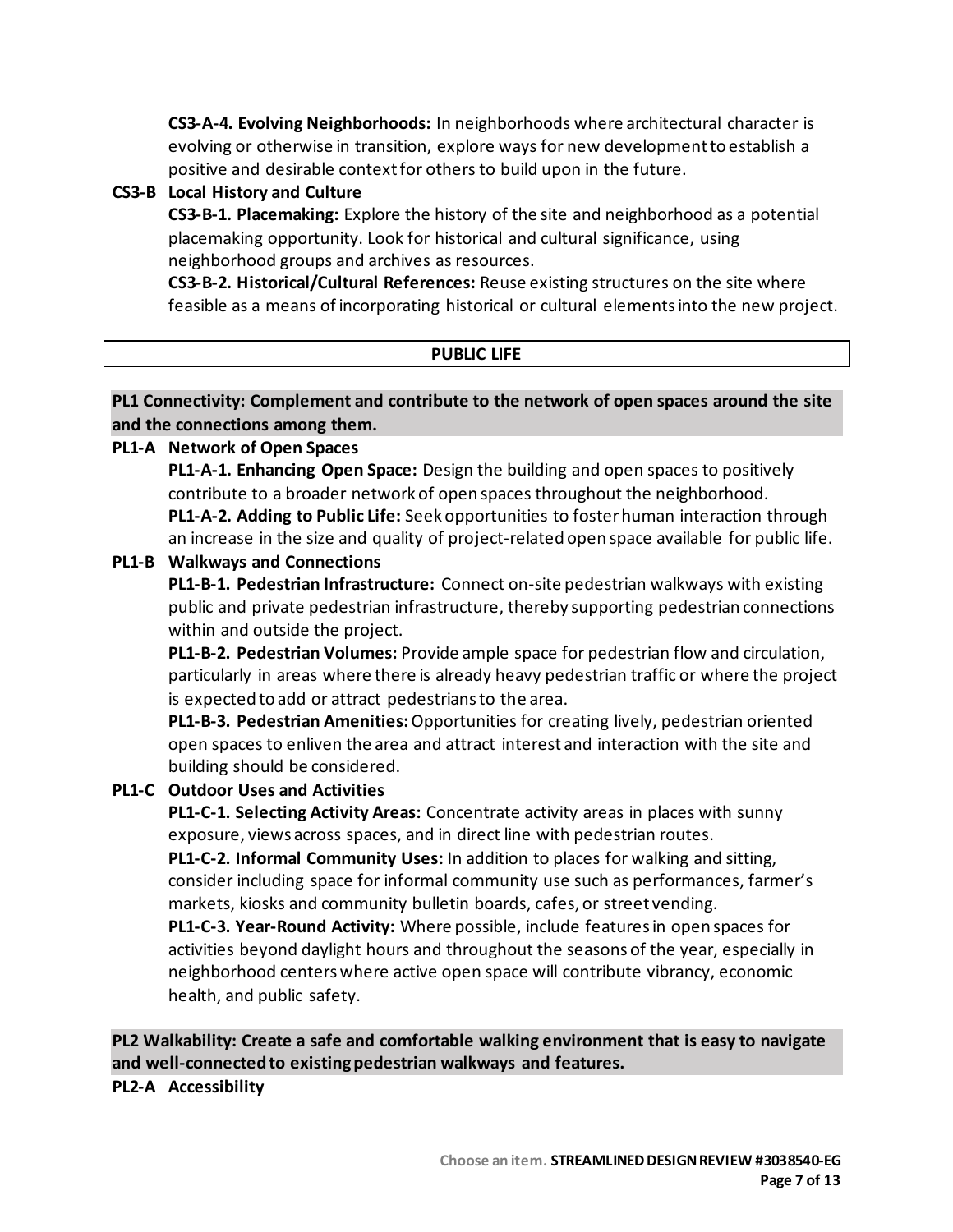**PL2-A-1. Access for All:** Provide access for people of all abilities in a manner that is fully integrated into the project design. Design entries and other primary access points such that all visitors can be greeted and welcomed through the front door.

**PL2-A-2. Access Challenges:**Add features to assist pedestrians in navigating sloped sites, long blocks, or other challenges.

#### **PL2-B Safety and Security**

**PL2-B-1. Eyes on the Street:** Create a safe environment by providing lines of sight and encouraging natural surveillance.

**PL2-B-2. Lighting for Safety:** Provide lighting at sufficient lumen intensities and scales, including pathway illumination, pedestrian and entry lighting, and/or security lights. **PL2-B-3. Street-Level Transparency:** Ensure transparency of street-level uses (for uses such as nonresidential uses or residential lobbies), where appropriate, by keeping views open into spaces behind walls or plantings, at corners, or along narrow passageways.

### **PL2-C Weather Protection**

**PL2-C-1. Locations and Coverage:** Overhead weather protection is encouraged and should be located at or near uses that generate pedestrian activity such as entries, retail uses, and transit stops.

**PL2-C-2. Design Integration:** Integrate weather protection, gutters and downspouts into the design of the structure as a whole, and ensure that it also relates well to neighboring buildings in design, coverage, or other features.

**PL2-C-3. People-Friendly Spaces:** Create an artful and people-friendly space beneath building.

### **PL2-D Wayfinding**

**PL2-D-1. Design as Wayfinding:** Use design features as a means of wayfinding wherever possible.

# **PL3 Street-Level Interaction: Encourage human interaction and activity at the street-level with clear connections to building entries and edges.**

### **PL3-A Entries**

**PL3-A-1. Design Objectives:** Design primary entries to be obvious, identifiable, and distinctive with clear lines of sight and lobbies visually connected to the street.

**PL3-A-2. Common Entries:** Multi-story residential buildings need to provide privacy and security for residents but also be welcoming and identifiable to visitors.

**PL3-A-3. Individual Entries:** Ground-related housing should be scaled and detailed appropriately to provide for a more intimate type of entry.

**PL3-A-4. Ensemble of Elements:** Design the entry as a collection of coordinated elementsincluding the door(s), overhead features, ground surface, landscaping, lighting, and other features.

### **PL3-B Residential Edges**

**PL3-B-1. Security and Privacy:** Provide security and privacy for residential buildings through the use of a buffer or semi-private space between the development and the street or neighboring buildings.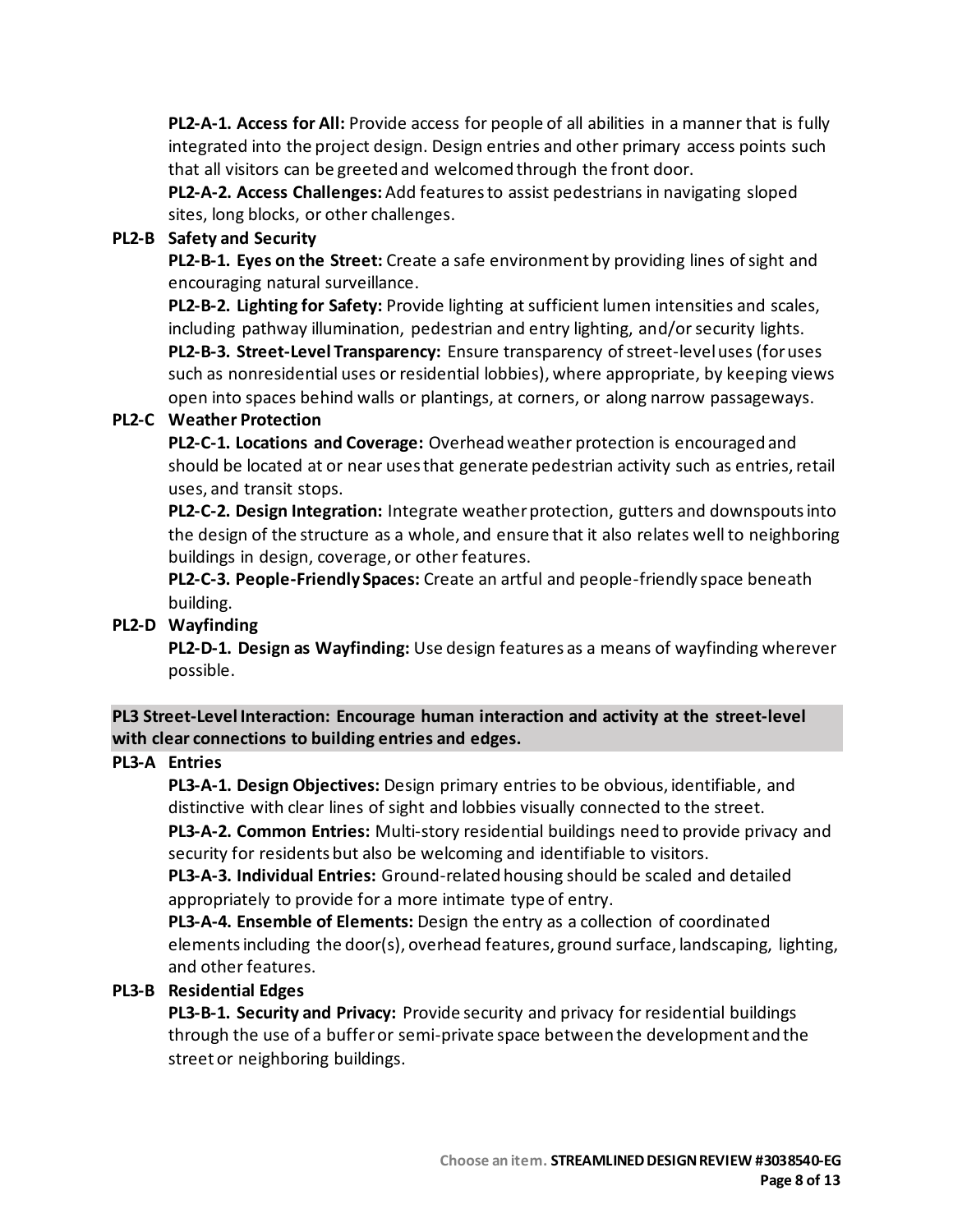**PL3-B-2. Ground-level Residential:** Privacy and security issues are particularly important in buildings with ground-level housing, both at entries and where windows are located overlooking the street.

**PL3-B-3. Buildings with Live/Work Uses:** Maintain active and transparent facades in the design of live/work residences. Design the first floor so it can be adapted to other commercial use as needed in the future.

**PL3-B-4. Interaction:** Provide opportunities for interaction among residents and neighbors.

# **PL3-C Retail Edges**

**PL3-C-1. Porous Edge:** Engage passersby with opportunities to interact visually with the building interior using glazing and transparency. Create multiple entries where possible and make a physical and visual connection between people on the sidewalk and retail activities in the building.

**PL3-C-2. Visibility:**Maximize visibility into the building interior and merchandise displays. Consider fully operational glazed wall-sized doors that can be completely opened to the street, increased height in lobbies, and/or special lighting for displays. **PL3-C-3. Ancillary Activities:** Allow space for activities such as sidewalk vending, seating, and restaurant dining to occur. Consider setting structures back from the street or incorporating space in the project design into which retail uses can extend.

**PL4 Active Transportation: Incorporate design features that facilitate active forms of transportation such as walking, bicycling, and use of transit.**

# **PL4-A Entry Locations and Relationships**

**PL4-A-1. Serving all Modes of Travel:** Provide safe and convenient access points for all modes of travel.

**PL4-A-2. Connections to All Modes:** Site the primary entry in a location that logically relates to building uses and clearly connects all major points of access.

# **PL4-B Planning Ahead for Bicyclists**

**PL4-B-1. Early Planning:** Consider existing and future bicycle traffic to and through the site early in the process so that access and connections are integrated into the project along with other modes of travel.

**PL4-B-2. Bike Facilities:** Facilities such as bike racks and storage, bike share stations, showerfacilities and lockers for bicyclists should be located to maximize convenience, security, and safety.

**PL4-B-3. Bike Connections:** Facilitate connections to bicycle trails and infrastructure around and beyond the project.

# **PL4-C Planning Ahead For Transit**

**PL4-C-1. Influence on Project Design:** Identify how a transit stop (planned or built) adjacent to or near the site may influence project design, provide opportunities for placemaking.

**PL4-C-2. On-site Transit Stops:** If a transit stop is located onsite, design project-related pedestrian improvements and amenities so that they complement any amenities provided for transit riders.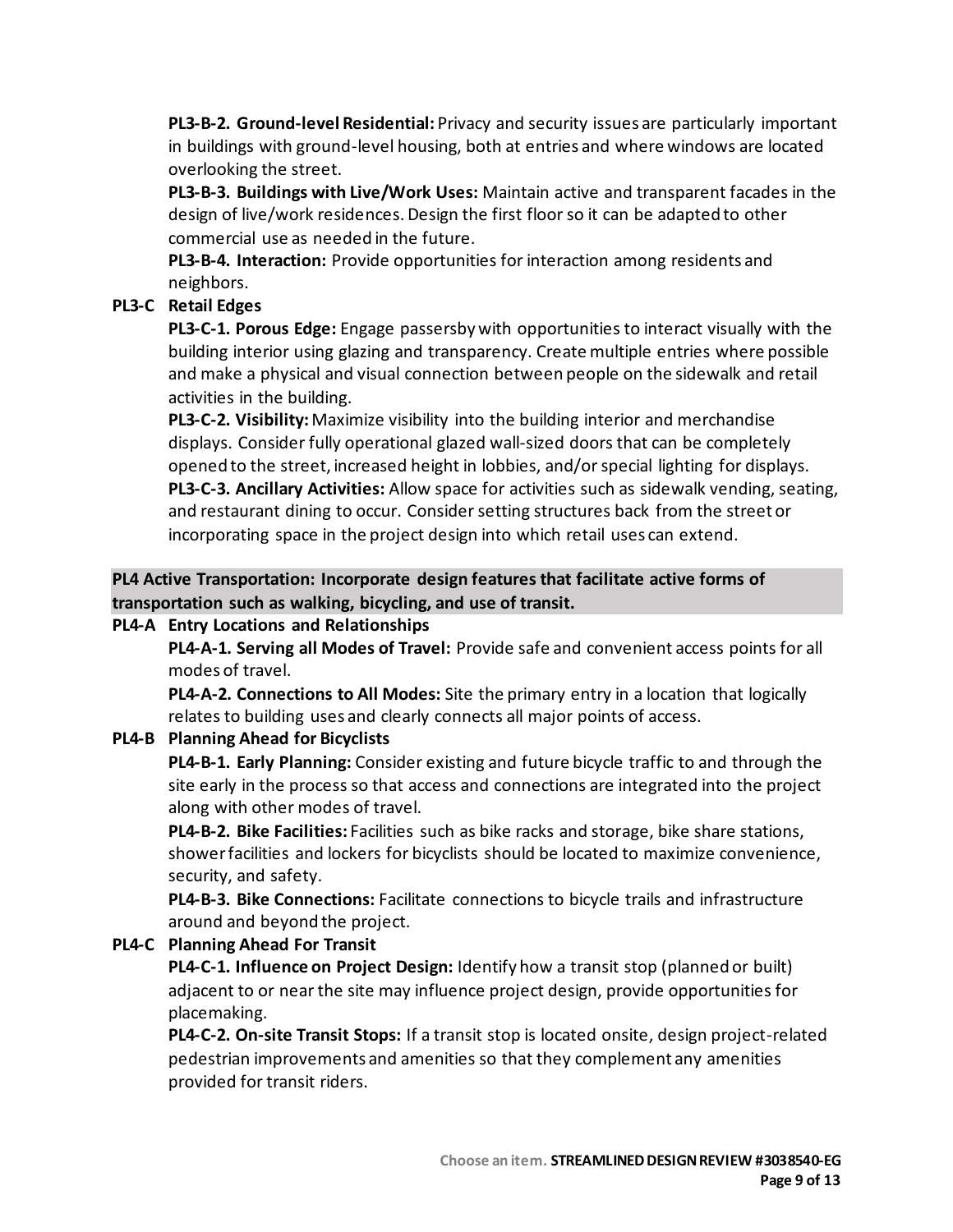**PL4-C-3. Transit Connections:** Where no transit stops are on or adjacent to the site, identify where the nearest transit stops and pedestrian routes are and include design features and connections within the project design as appropriate.

#### **DESIGN CONCEPT**

#### **DC1 Project Uses and Activities: Optimize the arrangement of uses and activities on site. DC1-A Arrangement of Interior Uses**

**DC1-A-1. Visibility:** Locate uses and services frequently used by the public in visible or prominent areas, such as at entries or along the street front.

**DC1-A-2. Gathering Places:** Maximize the use of any interior or exterior gathering spaces.

**DC1-A-3. Flexibility:** Build in flexibility so the building can adapt over time to evolving needs, such as the ability to change residential space to commercial space as needed. **DC1-A-4. Views and Connections:** Locate interior uses and activities to take advantage of views and physical connections to exterior spaces and uses.

### **DC1-B Vehicular Access and Circulation**

**DC1-B-1. Access Location and Design:** Choose locations for vehicular access, service uses, and delivery areas that minimize conflict between vehicles and non-motorists wherever possible. Emphasize use of the sidewalk for pedestrians, and create safe and attractive conditions for pedestrians, bicyclists, and drivers.

**DC1-B-2. Facilities for Alternative Transportation:** Locate facilities for alternative transportation in prominent locations that are convenient and readily accessible to expected users.

### **DC1-C Parking and Service Uses**

**DC1-C-1. Below-Grade Parking:** Locate parking below grade wherever possible. Where a surface parking lot is the only alternative, locate the parking in rear or side yards, or on lower or less visible portions of the site.

**DC1-C-2. Visual Impacts:** Reduce the visual impacts of parking lots, parking structures, entrances, and related signs and equipment as much as possible.

**DC1-C-3. Multiple Uses:** Design parking areas to serve multiple uses such as children's play space, outdoor gathering areas, sports courts, woonerf, or common space in multifamily projects.

**DC1-C-4. Service Uses:** Locate and design service entries, loading docks, and trash receptacles away from pedestrian areas or to a less visible portion of the site to reduce possible impacts of these facilities on building aesthetics and pedestrian circulation.

**DC2 Architectural Concept: Develop an architectural concept that will result in a unified and functional design that fits well on the site and within its surroundings.**

#### **DC2-A Massing**

**DC2-A-1. Site Characteristics and Uses:** Arrange the mass of the building taking into consideration the characteristics of the site and the proposed uses of the building and its open space.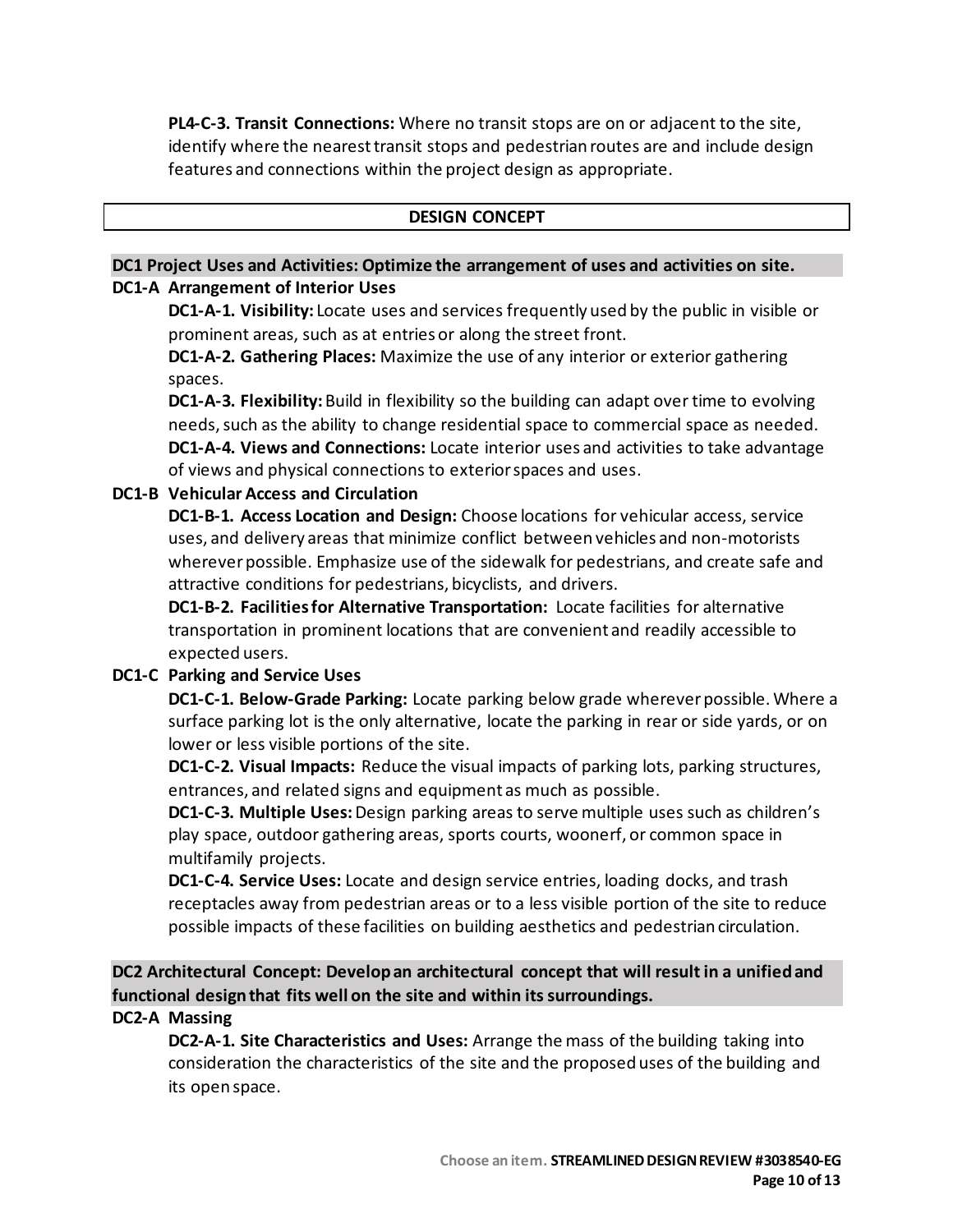**DC2-A-2. Reducing Perceived Mass:** Use secondary architectural elements to reduce the perceived mass of larger projects.

# **DC2-B Architectural and Facade Composition**

**DC2-B-1. Façade Composition:** Design all building facades—including alleys and visible roofs— considering the composition and architectural expression of the building as a whole. Ensure that all facades are attractive and well-proportioned.

**DC2-B-2. Blank Walls:** Avoid large blank walls along visible façades wherever possible. Where expanses of blank walls, retaining walls, or garage facades are unavoidable, include uses or design treatments at the street level that have human scale and are designed for pedestrians.

### **DC2-C Secondary Architectural Features**

**DC2-C-1. Visual Depth and Interest:** Add depth to facades where appropriate by incorporating balconies, canopies, awnings, decks, or other secondary elements into the façade design. Add detailing at the street level in order to create interest for the pedestrian and encourage active street life and window shopping (in retail areas). **DC2-C-2. Dual Purpose Elements:** Consider architectural features that can be dual purpose— adding depth, texture, and scale as well as serving other project functions. **DC2-C-3. Fit With Neighboring Buildings:** Use design elements to achieve a successful fit between a building and its neighbors.

### **DC2-D Scale and Texture**

**DC2-D-1. Human Scale:** Incorporate architectural features, elements, and details that are of human scale into the building facades, entries, retaining walls, courtyards, and exterior spaces in a manner that is consistent with the overall architectural concept **DC2-D-2. Texture:** Design the character of the building, as expressed in the form, scale, and materials, to strive for a fine-grained scale, or "texture," particularly at the street level and other areas where pedestrians predominate.

### **DC2-E Form and Function**

**DC2-E-1. Legibility and Flexibility:** Strive for a balance between building use legibility and flexibility. Design buildings such that their primary functions and uses can be readily determined from the exterior, making the building easy to access and understand. At the same time, design flexibility into the building so that it may remain useful over time even as specific programmatic needs evolve.

# **DC3 Open Space Concept: Integrate open space design with the building design so that they complement each other.**

### **DC3-A Building-Open Space Relationship**

**DC3-A-1. Interior/Exterior Fit:** Develop an open space concept in conjunction with the architectural concept to ensure that interior and exterior spaces relate well to each other and support the functions of the development.

### **DC3-B Open Space Uses and Activities**

**DC3-B-1. Meeting User Needs:** Plan the size, uses, activities, and features of each open space to meet the needs of expected users, ensuring each space has a purpose and function.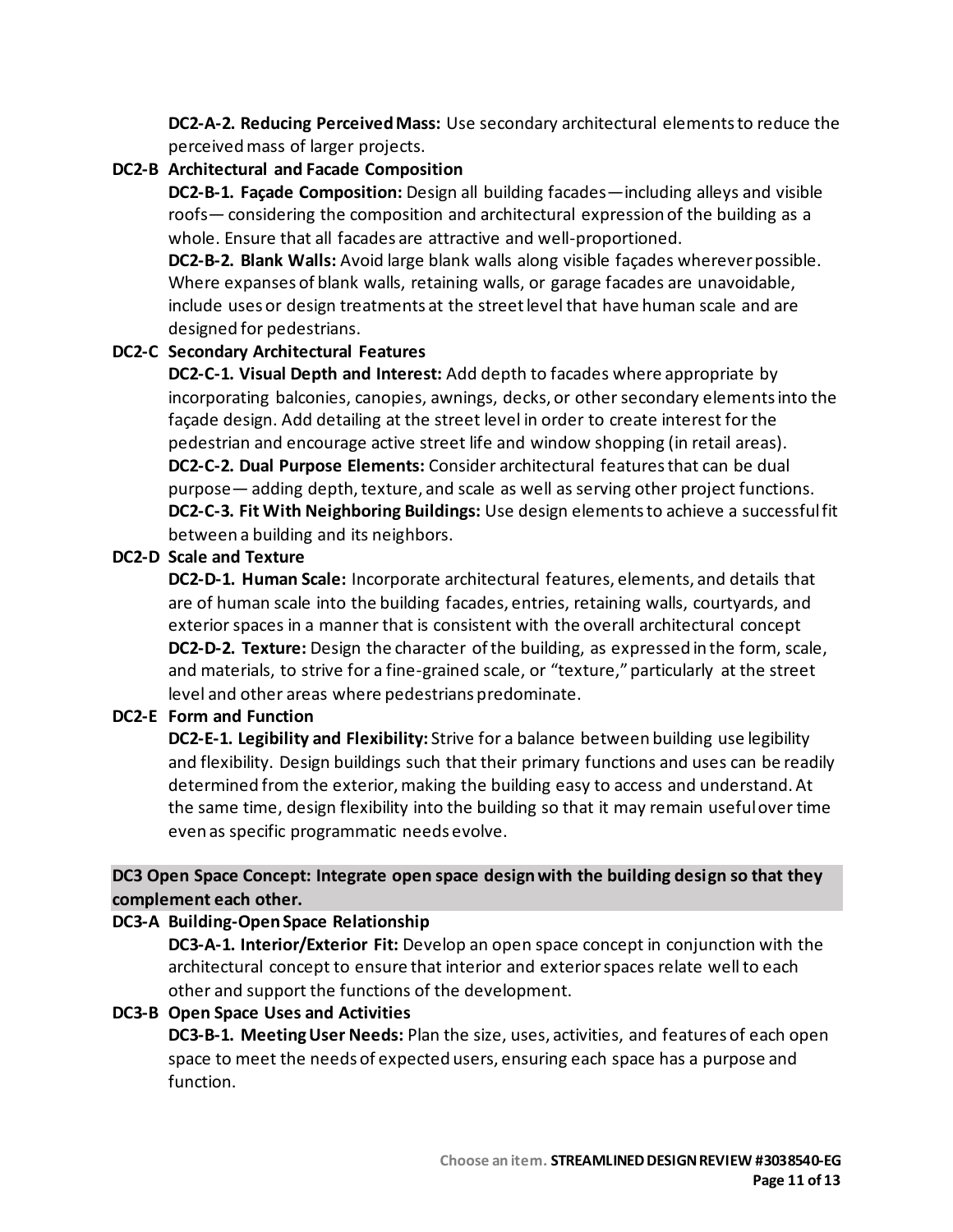**DC3-B-2. Matching Uses to Conditions:** Respond to changing environmental conditions such as seasonal and daily light and weather shifts through open space design and/or programming of open space activities.

**DC3-B-3. Connections to Other Open Space:** Site and design project-related open spaces to connect with, or enhance, the uses and activities of other nearby public open space where appropriate.

**DC3-B-4. Multifamily Open Space:** Design common and private open spaces in multifamily projects for use by all residents to encourage physical activity and social interaction.

# **DC3-C Design**

**DC3-C-1. Reinforce Existing Open Space:** Where a strong open space concept exists in the neighborhood, reinforce existing character and patterns of street tree planting, buffers or treatment of topographic changes. Where no strong patterns exist, initiate a strong open space concept that other projects can build upon in the future.

**DC3-C-2. Amenities/Features:** Create attractive outdoor spaces suited to the uses envisioned for the project.

**DC3-C-3. Support Natural Areas:** Create an open space design that retains and enhances onsite natural areas and connects to natural areas that may exist off-site and may provide habitat for wildlife.

**DC4 Exterior Elements and Finishes: Use appropriate and high quality elements and finishes for the building and its open spaces.**

### **DC4-A Building Materials**

**DC4-A-1. Exterior Finish Materials:** Building exteriors should be constructed of durable and maintainable materials that are attractive even when viewed up close. Materials that have texture, pattern, or lend themselves to a high quality of detailing are encouraged.

**DC4-A-2. Climate Appropriateness:** Select durable and attractive materials that will age well in Seattle's climate, taking special care to detail corners, edges, and transitions.

### **DC4-B Signage**

**DC4-B-1. Scale and Character:** Add interest to the streetscape with exterior signs and attachments that are appropriate in scale and character to the project and its environs. **DC4-B-2. Coordination with Project Design:** Develop a signage plan within the context of architectural and open space concepts, and coordinate the details with façade design, lighting, and other project features to complement the project as a whole, in addition to the surrounding context.

### **DC4-C Lighting**

**DC4-C-1. Functions:** Use lighting both to increase site safety in all locations used by pedestrians and to highlight architectural or landscape details and features such as entries, signs, canopies, plantings, and art.

**DC4-C-2. Avoiding Glare:** Design project lighting based upon the uses on and off site, taking care to provide illumination to serve building needs while avoiding off-site night glare and light pollution.

**DC4-D Trees, Landscape, and Hardscape Materials**